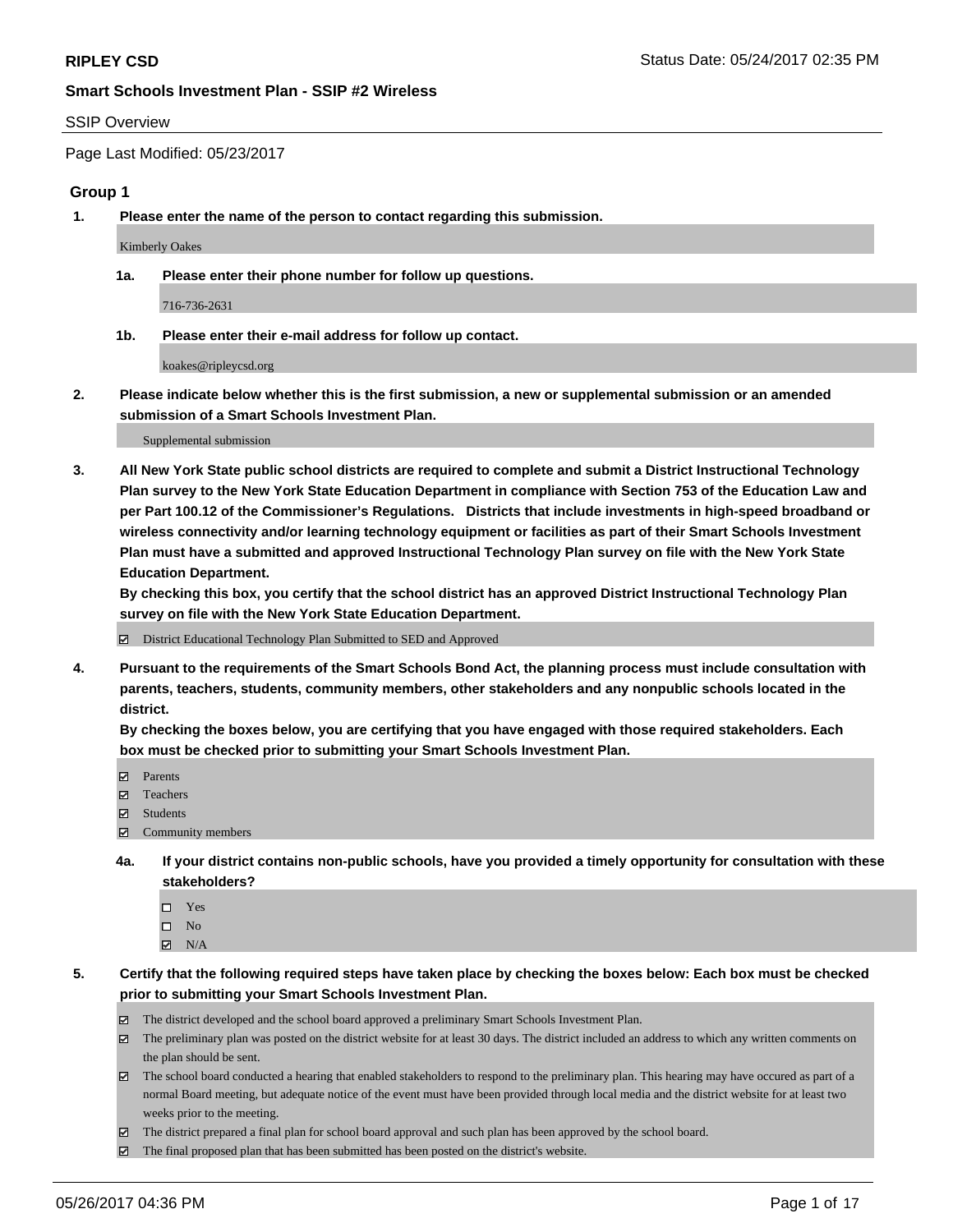# SSIP Overview

Page Last Modified: 05/23/2017

**5a. Please upload the proposed Smart Schools Investment Plan (SSIP) that was posted on the district's website, along with any supporting materials. Note that this should be different than your recently submitted Educational Technology Survey. The Final SSIP, as approved by the School Board, should also be posted on the website and remain there during the course of the projects contained therein.**

SSIP 2 .pdf ssip-2 july 29.pdf SSIP 2 Updated Flyer.pdf

**5b. Enter the webpage address where the final Smart Schools Investment Plan is posted. The Plan should remain posted for the life of the included projects.**

http://ripleyelementary.weebly.com/technology.html

**6. Please enter an estimate of the total number of students and staff that will benefit from this Smart Schools Investment Plan based on the cumulative projects submitted to date.**

250

**7. An LEA/School District may partner with one or more other LEA/School Districts to form a consortium to pool Smart Schools Bond Act funds for a project that meets all other Smart School Bond Act requirements. Each school district participating in the consortium will need to file an approved Smart Schools Investment Plan for the project and submit a signed Memorandum of Understanding that sets forth the details of the consortium including the roles of each respective district.**

 $\Box$  The district plans to participate in a consortium to partner with other school district(s) to implement a Smart Schools project.

**8. Please enter the name and 6-digit SED Code for each LEA/School District participating in the Consortium.**

| <b>Partner LEA/District</b> | ISED BEDS Code |
|-----------------------------|----------------|
| (No Response)               | (No Response)  |

**9. Please upload a signed Memorandum of Understanding with all of the participating Consortium partners.**

(No Response)

**10. Your district's Smart Schools Bond Act Allocation is:**

\$540,794

**11. Enter the budget sub-allocations by category that you are submitting for approval at this time. If you are not budgeting SSBA funds for a category, please enter 0 (zero.) If the value entered is \$0, you will not be required to complete that survey question.**

|                                              | Sub-        |
|----------------------------------------------|-------------|
|                                              | Allocations |
| <b>School Connectivity</b>                   | 51,987      |
| <b>Connectivity Projects for Communities</b> | $\Omega$    |
| Classroom Technology                         |             |
| Pre-Kindergarten Classrooms                  | $\Omega$    |
| Replace Transportable Classrooms             |             |
| <b>High-Tech Security Features</b>           | O           |
| Totals:                                      | 51,987      |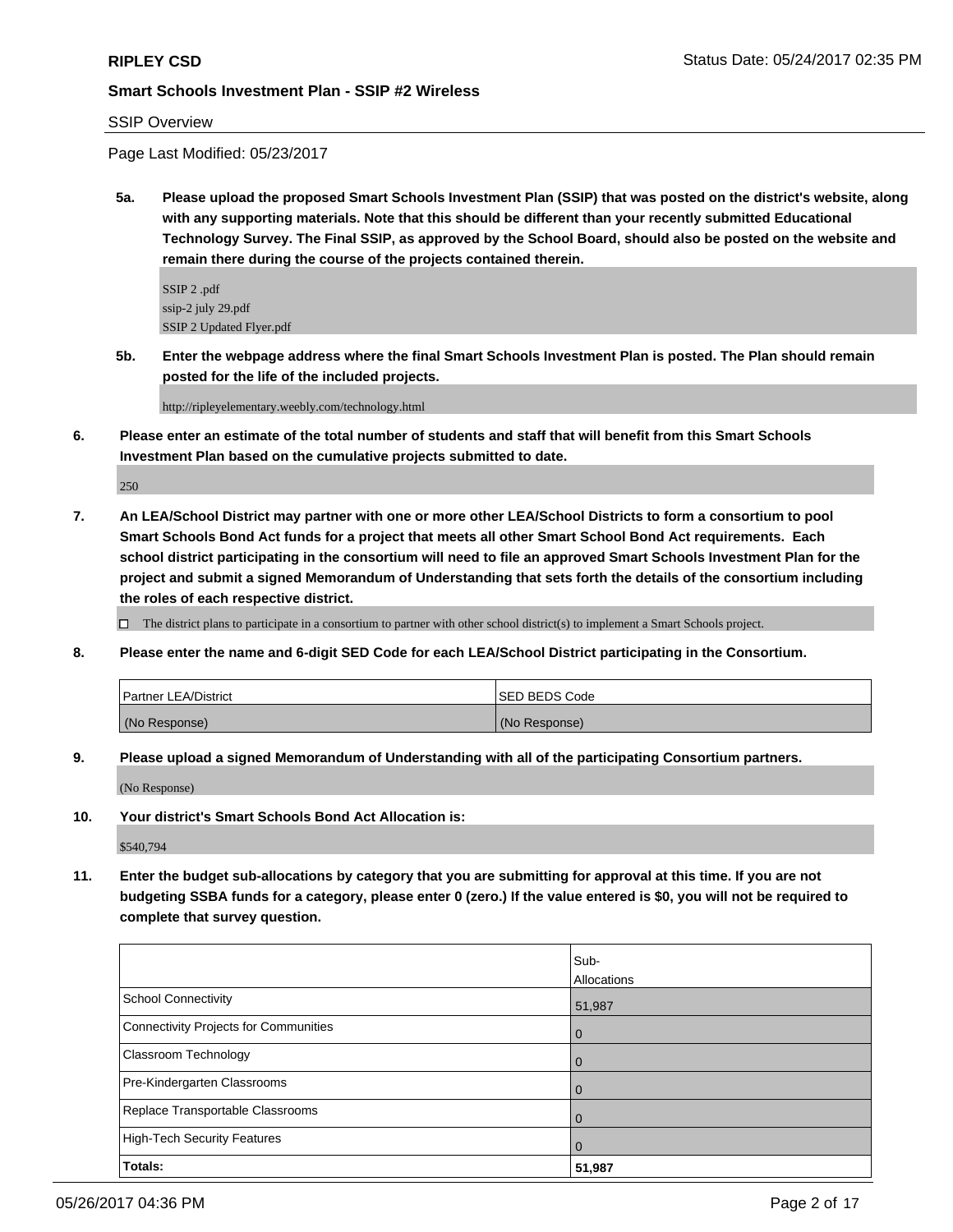## School Connectivity

Page Last Modified: 05/23/2017

# **Group 1**

- **1. In order for students and faculty to receive the maximum benefit from the technology made available under the Smart Schools Bond Act, their school buildings must possess sufficient connectivity infrastructure to ensure that devices can be used during the school day. Smart Schools Investment Plans must demonstrate that:**
	- **sufficient infrastructure that meets the Federal Communications Commission's 100 Mbps per 1,000 students standard currently exists in the buildings where new devices will be deployed, or**
	- **is a planned use of a portion of Smart Schools Bond Act funds, or**
	- **is under development through another funding source.**

**Smart Schools Bond Act funds used for technology infrastructure or classroom technology investments must increase the number of school buildings that meet or exceed the minimum speed standard of 100 Mbps per 1,000 students and staff within 12 months. This standard may be met on either a contracted 24/7 firm service or a "burstable" capability. If the standard is met under the burstable criteria, it must be:**

**1. Specifically codified in a service contract with a provider, and**

**2. Guaranteed to be available to all students and devices as needed, particularly during periods of high demand, such as computer-based testing (CBT) periods.**

**Please describe how your district already meets or is planning to meet this standard within 12 months of plan submission.**

We currently meet this standard in our district. Erie 1 BOCES is our internet service provider. We have a 1Gb line coming in to the school district. We have continual conversations with our Erie 1 managed service team to make sure that our infrastructure can support our future expanding needs based on our vision.

- **1a. If a district believes that it will be impossible to meet this standard within 12 months, it may apply for a waiver of this requirement, as described on the Smart Schools website. The waiver must be filed and approved by SED prior to submitting this survey.**
	- By checking this box, you are certifying that the school district has an approved waiver of this requirement on file with the New York State Education Department.

#### **2. Connectivity Speed Calculator (Required)**

|                  | Number of<br>Students | Multiply by<br>100 Kbps | Divide by 1000 Current Speed<br>to Convert to<br>Required<br>l Speed in Mb | lin Mb | <b>Expected</b><br>Speed to be<br>Attained Within   Required<br>12 Months | <b>Expected Date</b><br><b>When</b><br>Speed Will be<br>Met |
|------------------|-----------------------|-------------------------|----------------------------------------------------------------------------|--------|---------------------------------------------------------------------------|-------------------------------------------------------------|
| Calculated Speed | 180                   | 18,000                  | 18                                                                         | 1000   | 1000Mb/1Gb                                                                | <b>Currently Met</b>                                        |

# **3. Describe how you intend to use Smart Schools Bond Act funds for high-speed broadband and/or wireless connectivity projects in school buildings.**

We need to upgrade our exiting wiring to Cat 6a and expand our wiring into multiple areas within the school building that do not have wireless access at this time. Based on our vision for technology integration within our district, we need to make sure that our future infrastructure can withstand the demands we will place on it. This project will ensure that.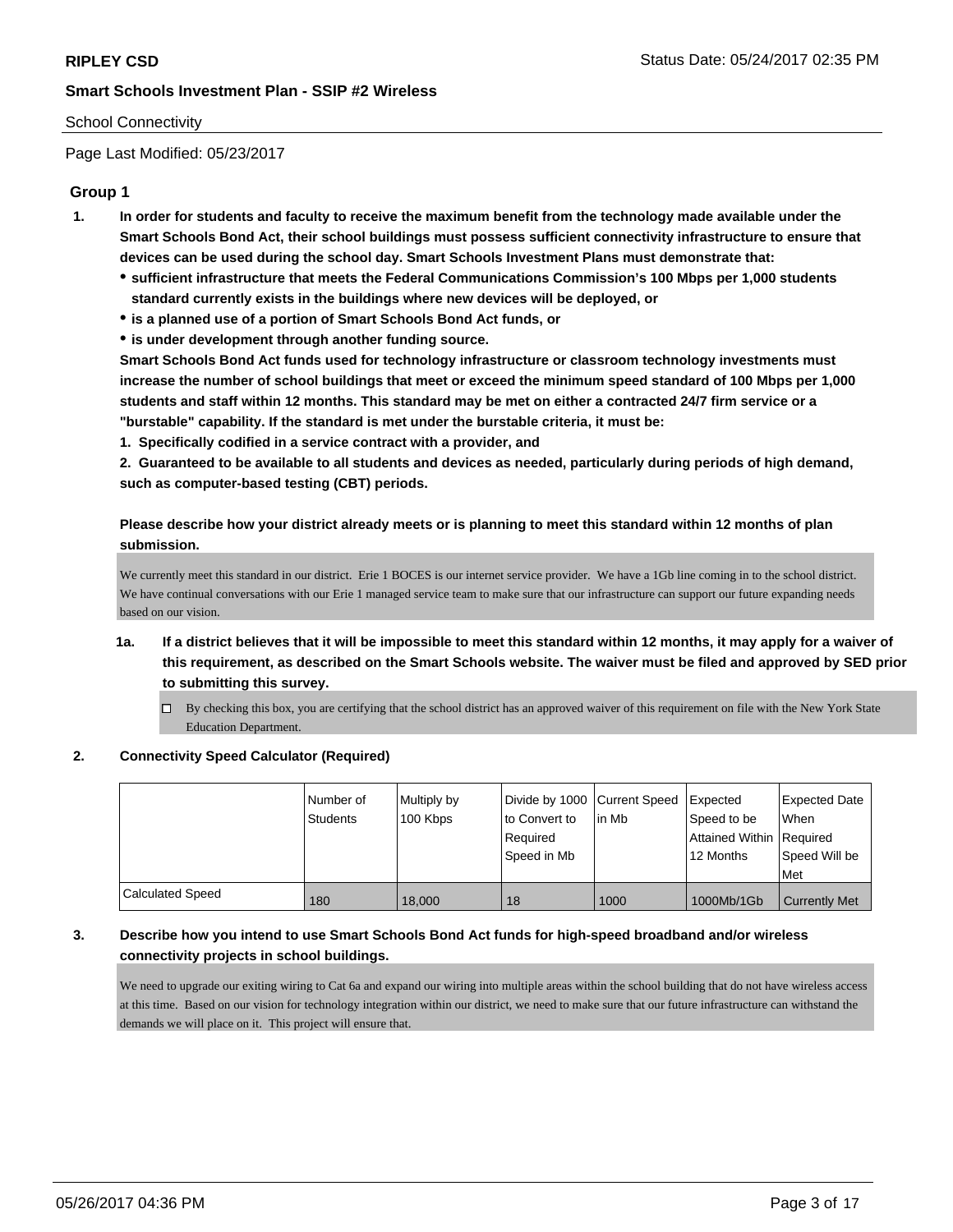### School Connectivity

Page Last Modified: 05/23/2017

**4. Describe the linkage between the district's District Instructional Technology Plan and the proposed projects. (There should be a link between your response to this question and your response to Question 1 in Part E. Curriculum and Instruction "What are the district's plans to use digital connectivity and technology to improve teaching and learning?)**

Increase use of ebooks and audiobooks to extend background knowledge. We want students to learn how to access these resources through the local and state library systems to provide a greater access to resources. We need the devices and a program that will allow students to sign in once and access multiple programs to decrease time spent logging into computers and programs. We plan to increase the use of video for feedback, and documenting student and staff learning. This will require the devices to capture, tools to edit, and a program to house and share the video content safely. We are beginning the process of student led conferences and are investigating technology tools that can help students archive and reflect on their work throughout the school year. A Google Domain and Google classroom will help us increase the quantity and quality of descriptive feedback provided to students on their work. We need to be able to web conference to increase Global awareness, empathy and additional opportunities outside of our rural geographical boundaries. This will allow our students and teachers to collaborate in situations where it would be impractical to meet face to face.

Our first Smart Schools Investment Plan was to purchase 70 Dell Chromebooks so that we can start to move this vision forward. We now need to make sure that our infrastructure can support this vision.

**5. If the district wishes to have students and staff access the Internet from wireless devices within the school building, or in close proximity to it, it must first ensure that it has a robust Wi-Fi network in place that has sufficient bandwidth to meet user demand.**

#### **Please describe how you have quantified this demand and how you plan to meet this demand.**

We meet with our Erie 1 BOCES managed service team weekly. On this team, there are Network Specialists, a Senior LAN/WAN Specialist among others. Having all of these people thinking about the vision of the district, considering current and upcoming projects and discussing the logistics, ensures that we are thinking through every scenario to make sure that we can move the vision forward seamlessly. Each time we plan to move a project forward, it is thoroughly discussed at our team meetings. We are also discussing future needs on a continual basis to make sure that we are looking ahead. At this point, our next step is upgrading our existing wiring to Cat6a and running wire to several areas within the building that either do not have wireless access or it they have a weak connection due to location and due to current wiring.

**6. As indicated on Page 5 of the guidance, the Office of Facilities Planning will have to conduct a preliminary review of all capital projects, including connectivity projects.**

**Please indicate on a separate row each project number given to you by the Office of Facilities Planning.**

| l Proiect Number      |  |
|-----------------------|--|
| 06-24-01-04-0-001-BA1 |  |

**7. Certain high-tech security and connectivity infrastructure projects may be eligible for an expedited review process as determined by the Office of Facilities Planning.**

#### **Was your project deemed eligible for streamlined review?**

Yes

**7a. Districts that choose the Streamlined Review Process will be required to certify that they have reviewed all installations with their licensed architect or engineer of record and provide that person's name and license number. The licensed professional must review the products and proposed method of installation prior to implementation and review the work during and after completion in order to affirm that the work was codecompliant, if requested.**

I certify that I have reviewed all installations with a licensed architect or engineer of record.

**8. Include the name and license number of the architect or engineer of record.**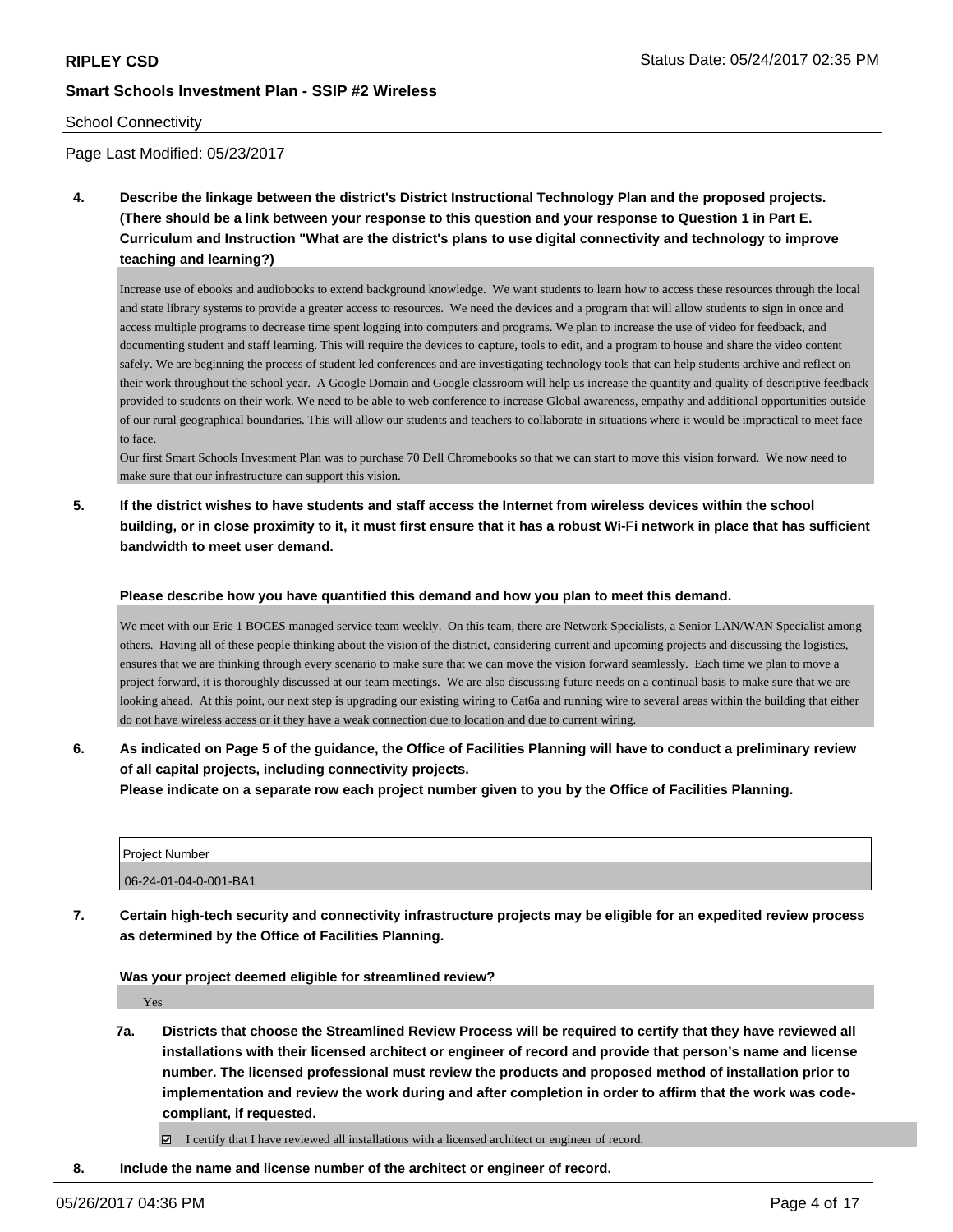# School Connectivity

Page Last Modified: 05/23/2017

| Name               | License Number |
|--------------------|----------------|
| Michael Fort, RCDD | 182237         |

# **9. If you are submitting an allocation for School Connectivity complete this table. Note that the calculated Total at the bottom of the table must equal the Total allocation for this category that you entered in the SSIP Overview overall budget.**

|                                            | Sub-<br>Allocation |
|--------------------------------------------|--------------------|
| Network/Access Costs                       | $\overline{0}$     |
| <b>Outside Plant Costs</b>                 | $\overline{0}$     |
| School Internal Connections and Components | 50,629             |
| <b>Professional Services</b>               | $\overline{0}$     |
| Testing                                    | 1,358              |
| <b>Other Upfront Costs</b>                 | $\mathbf 0$        |
| <b>Other Costs</b>                         | (No Response)      |
| Totals:                                    | 51,987             |

**10. Please detail the type, quantity, per unit cost and total cost of the eligible items under each sub-category. This is especially important for any expenditures listed under the "Other" category. All expenditures must be eligible for tax-exempt financing to be reimbursed through the SSBA. Sufficient detail must be provided so that we can verify this is the case. If you have any questions, please contact us directly through smartschools@nysed.gov. NOTE: Wireless Access Points should be included in this category, not under Classroom Educational Technology, except those that will be loaned/purchased for nonpublic schools. Add rows under each sub-category for additional items, as needed.**

| Select the allowable expenditure | Item to be purchased       | Quantity | Cost per Item | <b>Total Cost</b> |
|----------------------------------|----------------------------|----------|---------------|-------------------|
| type.                            |                            |          |               |                   |
| Repeat to add another item under |                            |          |               |                   |
| each type.                       |                            |          |               |                   |
| <b>Connections/Components</b>    | CAT 6A Cable Drops         | 134      | 136           | 18,185            |
| <b>Connections/Components</b>    | Installation/Configuration | 384      | 84            | 32.444            |
| Testing                          | Testing                    | 16       | 85            | 1,358             |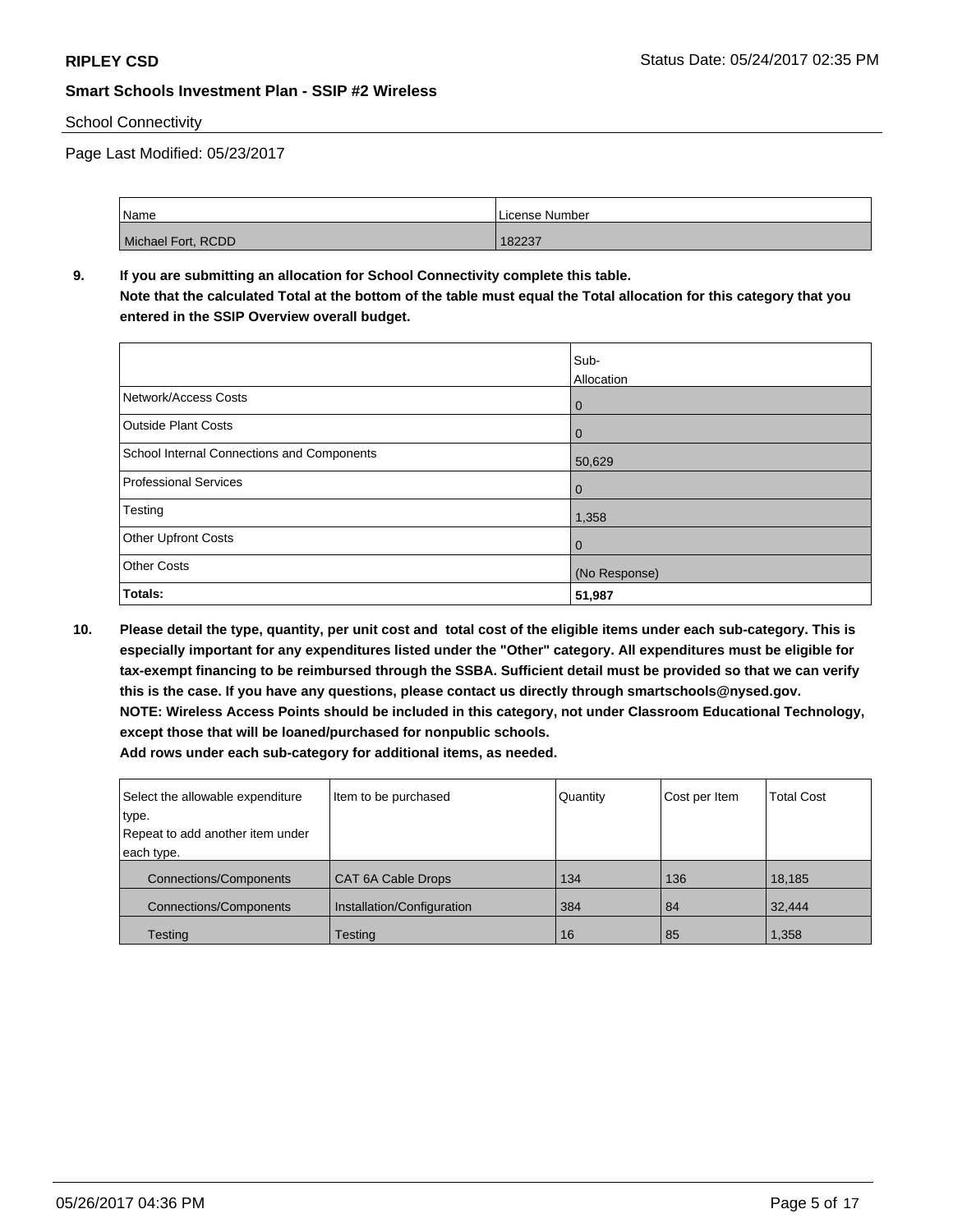Community Connectivity (Broadband and Wireless)

Page Last Modified: 05/23/2017

## **Group 1**

**1. Describe how you intend to use Smart Schools Bond Act funds for high-speed broadband and/or wireless connectivity projects in the community.**

(No Response)

**2. Please describe how the proposed project(s) will promote student achievement and increase student and/or staff access to the Internet in a manner that enhances student learning and/or instruction outside of the school day and/or school building.**

(No Response)

**3. Community connectivity projects must comply with all the necessary local building codes and regulations (building and related permits are not required prior to plan submission).**

 $\Box$  I certify that we will comply with all the necessary local building codes and regulations.

**4. Please describe the physical location of the proposed investment.**

(No Response)

**5. Please provide the initial list of partners participating in the Community Connectivity Broadband Project, along with their Federal Tax Identification (Employer Identification) number.**

| <b>Project Partners</b> | Federal ID#     |
|-------------------------|-----------------|
| (No Response)           | l (No Response) |

**6. If you are submitting an allocation for Community Connectivity, complete this table. Note that the calculated Total at the bottom of the table must equal the Total allocation for this category that you entered in the SSIP Overview overall budget.**

|                                    | Sub-Allocation |
|------------------------------------|----------------|
| Network/Access Costs               | (No Response)  |
| Outside Plant Costs                | (No Response)  |
| <b>Tower Costs</b>                 | (No Response)  |
| <b>Customer Premises Equipment</b> | (No Response)  |
| <b>Professional Services</b>       | (No Response)  |
| Testing                            | (No Response)  |
| <b>Other Upfront Costs</b>         | (No Response)  |
| <b>Other Costs</b>                 | (No Response)  |
| Totals:                            | 0              |

**7. Please detail the type, quantity, per unit cost and total cost of the eligible items under each sub-category. This is especially important for any expenditures listed under the "Other" category. All expenditures must be capital-bond eligible to be reimbursed through the SSBA. If you have any questions, please contact us directly through smartschools@nysed.gov.**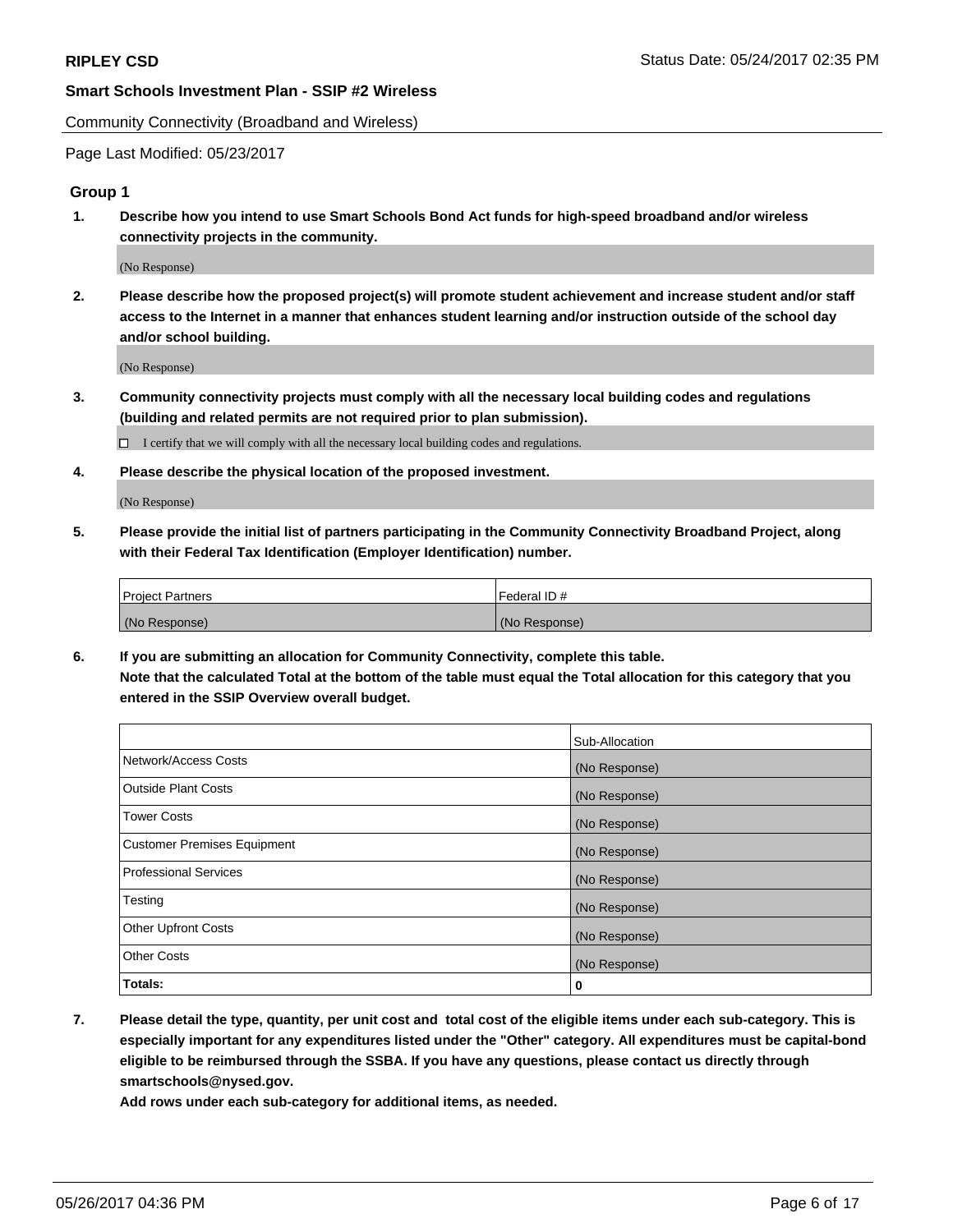Community Connectivity (Broadband and Wireless)

Page Last Modified: 05/23/2017

| Select the allowable expenditure | Item to be purchased | Quantity      | Cost per Item | <b>Total Cost</b> |
|----------------------------------|----------------------|---------------|---------------|-------------------|
| type.                            |                      |               |               |                   |
| Repeat to add another item under |                      |               |               |                   |
| each type.                       |                      |               |               |                   |
| (No Response)                    | (No Response)        | (No Response) | (No Response) | (No Response)     |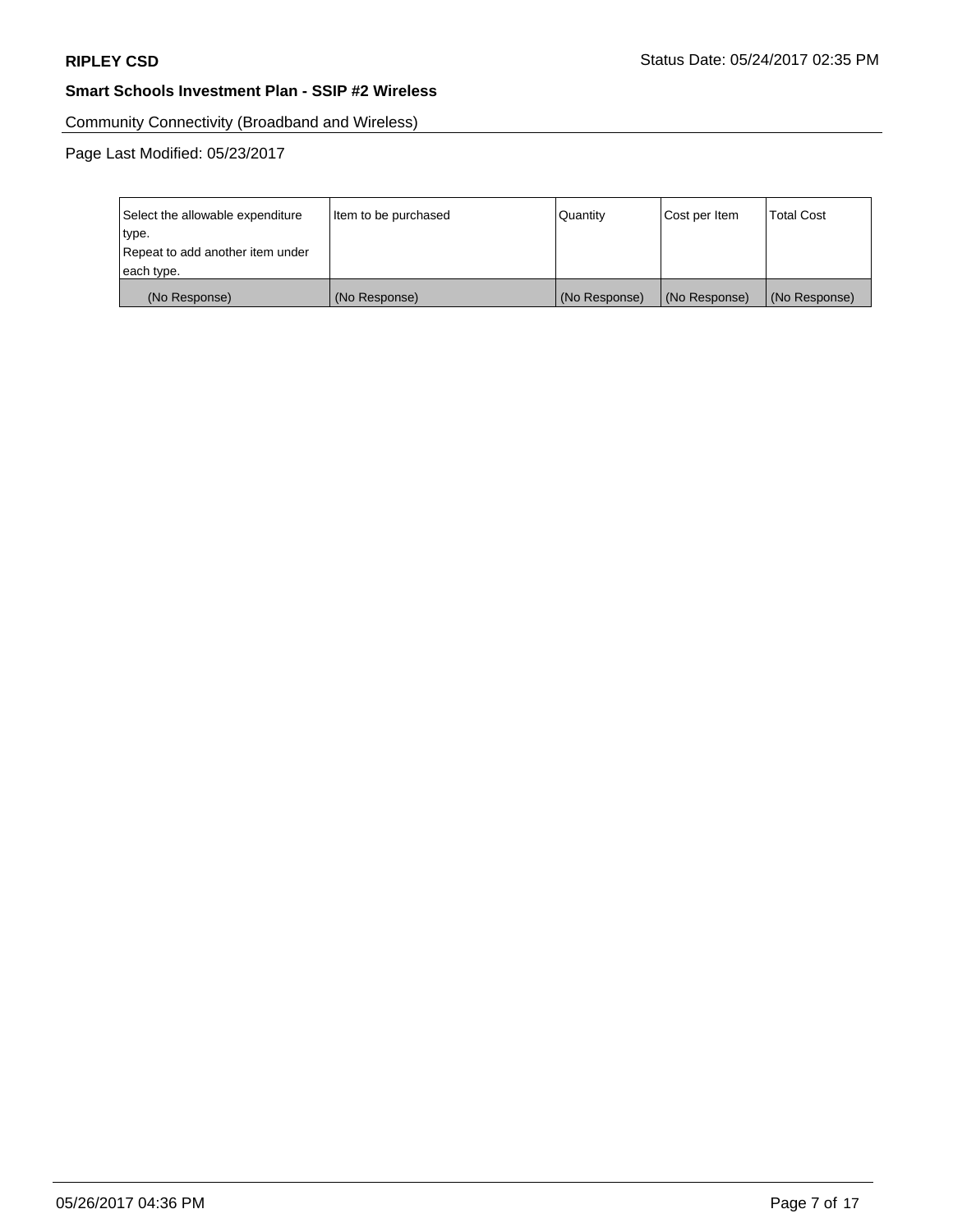#### Classroom Learning Technology

### **Questions**

**1. In order for students and faculty to receive the maximum benefit from the technology made available under the Smart Schools Bond Act, their school buildings must possess sufficient connectivity infrastructure to ensure that devices can be used during the school day. Smart Schools Investment Plans must demonstrate that sufficient infrastructure that meets the Federal Communications Commission's 100 Mbps per 1,000 students standard currently exists in the buildings where new devices will be deployed, or is a planned use of a portion of Smart Schools Bond Act funds, or is under development through another funding source.**

**Smart Schools Bond Act funds used for technology infrastructure or classroom technology investments must increase the number of school buildings that meet or exceed the minimum speed standard of 100 Mbps per 1,000 students and staff within 12 months. This standard may be met on either a contracted 24/7 firm service or a "burstable" capability. If the standard is met under the burstable criteria, it must be:**

**1. Specifically codified in a service contract with a provider, and**

**2. Guaranteed to be available to all students and devices as needed, particularly during periods of high demand, such as computer-based testing (CBT) periods.**

**Please describe how your district already meets or is planning to meet this standard within 12 months of plan submission.**

(No Response)

- **1a. If a district believes that it will be impossible to meet this standard within 12 months, it may apply for a waiver of this requirement, as described on the Smart Schools website. The waiver must be filed and approved by SED prior to submitting this survey.**
	- $\Box$  By checking this box, you are certifying that the school district has an approved waiver of this requirement on file with the New York State Education Department.

#### **2. Connectivity Speed Calculator (Required)**

|                         | Number of<br><b>Students</b> | Multiply by<br>100 Kbps | Divide by 1000 Current Speed<br>to Convert to<br>Required<br>Speed in Mb | l in Mb          | Expected<br>Speed to be<br>Attained Within   Required<br>12 Months | <b>Expected Date</b><br><b>When</b><br>Speed Will be<br>Met |
|-------------------------|------------------------------|-------------------------|--------------------------------------------------------------------------|------------------|--------------------------------------------------------------------|-------------------------------------------------------------|
| <b>Calculated Speed</b> | (No<br>Response)             | (No Response)           | (No<br>Response)                                                         | (No<br>Response) | (No<br>Response)                                                   | (No<br>Response)                                            |

**3. If the district wishes to have students and staff access the Internet from wireless devices within the school building, or in close proximity to it, it must first ensure that it has a robust Wi-Fi network in place that has sufficient bandwidth to meet user demand.**

**Please describe how you have quantified this demand and how you plan to meet this demand.**

(No Response)

**4. All New York State public school districts are required to complete and submit an Instructional Technology Plan survey to the New York State Education Department in compliance with Section 753 of the Education Law and per Part 100.12 of the Commissioner's Regulations.**

**Districts that include educational technology purchases as part of their Smart Schools Investment Plan must have a submitted and approved Instructional Technology Plan survey on file with the New York State Education Department.**

By checking this box, you are certifying that the school district has an approved Instructional Technology Plan survey on file with the New York State Education Department.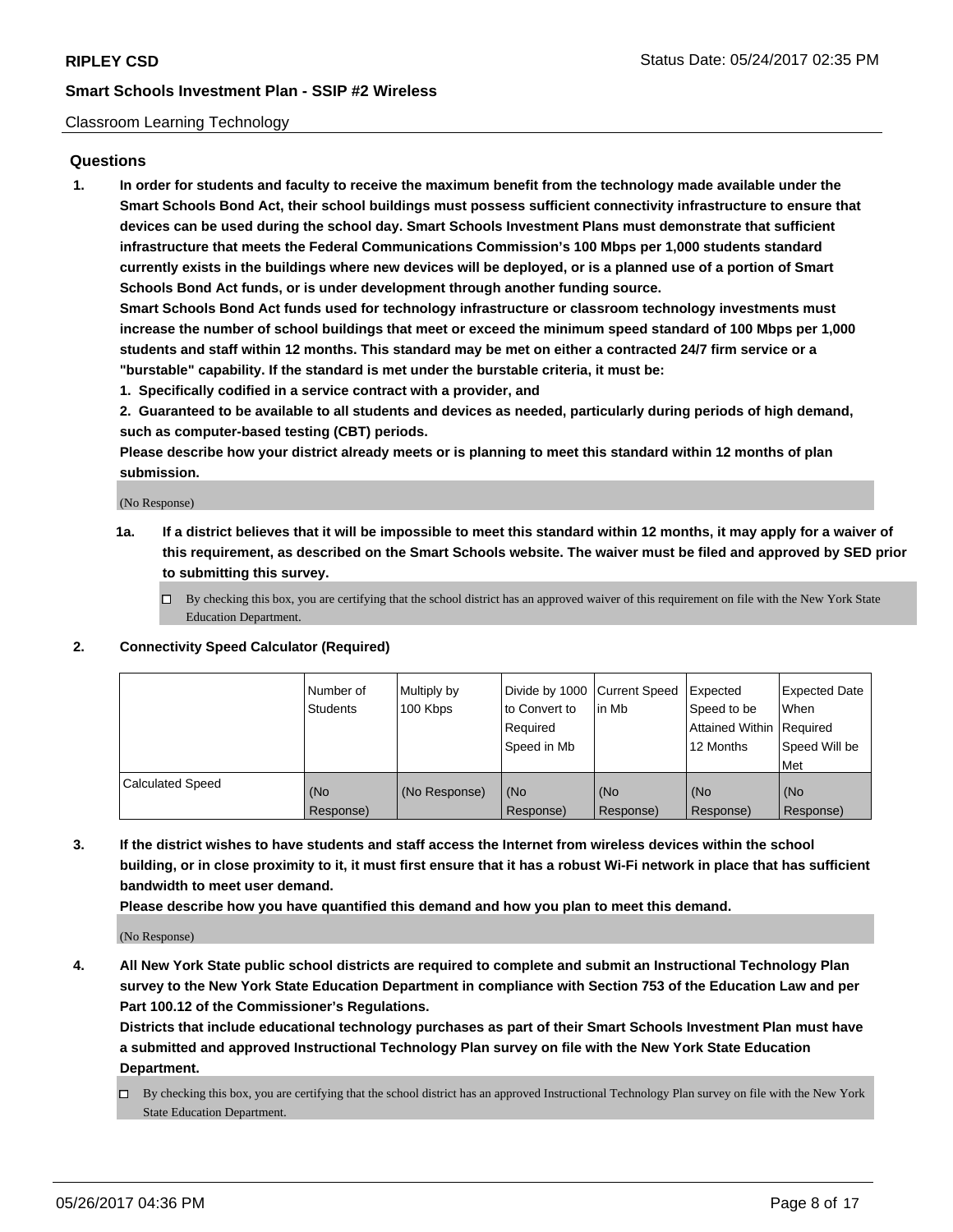#### Classroom Learning Technology

**5. Describe the devices you intend to purchase and their compatibility with existing or planned platforms or systems. Specifically address the adequacy of each facility's electrical, HVAC and other infrastructure necessary to install and support the operation of the planned technology.**

(No Response)

- **6. Describe how the proposed technology purchases will:**
	- **> enhance differentiated instruction;**
	- **> expand student learning inside and outside the classroom;**
	- **> benefit students with disabilities and English language learners; and**
	- **> contribute to the reduction of other learning gaps that have been identified within the district.**

**The expectation is that districts will place a priority on addressing the needs of students who struggle to succeed in a rigorous curriculum. Responses in this section should specifically address this concern and align with the district's Instructional Technology Plan (in particular Question 2 of E. Curriculum and Instruction: "Does the district's instructional technology plan address the needs of students with disabilities to ensure equitable access to instruction, materials and assessments?" and Question 3 of the same section: "Does the district's instructional technology plan address the provision of assistive technology specifically for students with disabilities to ensure access to and participation in the general curriculum?"**

(No Response)

**7. Where appropriate, describe how the proposed technology purchases will enhance ongoing communication with parents and other stakeholders and help the district facilitate technology-based regional partnerships, including distance learning and other efforts.**

(No Response)

**8. Describe the district's plan to provide professional development to ensure that administrators, teachers and staff can employ the technology purchased to enhance instruction successfully.**

**Note: This response should be aligned and expanded upon in accordance with your district's response to Question 1 of F. Professional Development of your Instructional Technology Plan: "Please provide a summary of professional development offered to teachers and staff, for the time period covered by this plan, to support technology to enhance teaching and learning. Please include topics, audience and method of delivery within your summary."**

(No Response)

- **9. Districts must contact the SUNY/CUNY teacher preparation program that supplies the largest number of the district's new teachers to request advice on innovative uses and best practices at the intersection of pedagogy and educational technology.**
	- By checking this box, you certify that you have contacted the SUNY/CUNY teacher preparation program that supplies the largest number of your new teachers to request advice on these issues.
	- **9a. Please enter the name of the SUNY or CUNY Institution that you contacted.**

(No Response)

**9b. Enter the primary Institution phone number.**

(No Response)

**9c. Enter the name of the contact person with whom you consulted and/or will be collaborating with on innovative uses of technology and best practices.**

(No Response)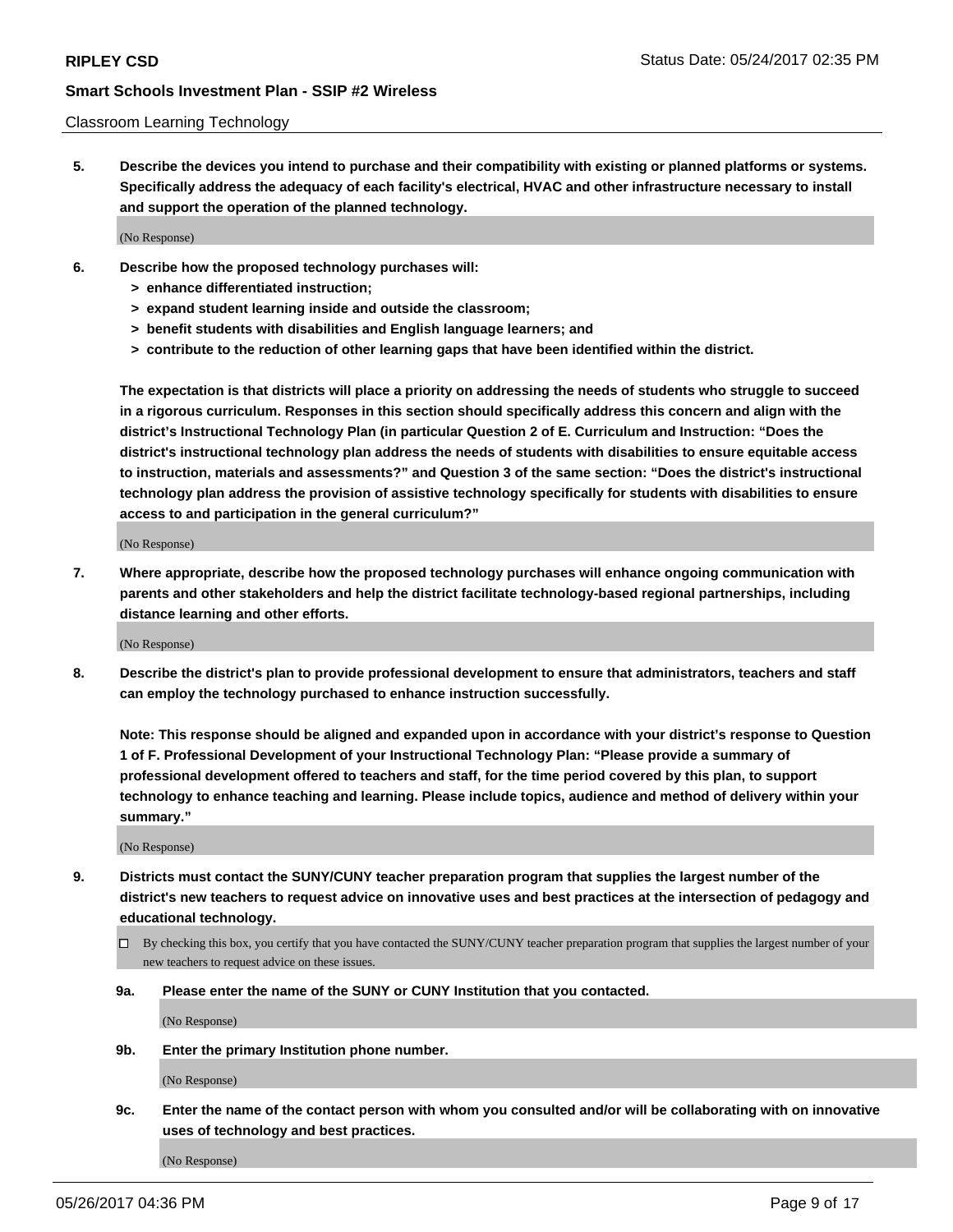**10. A district whose Smart Schools Investment Plan proposes the purchase of technology devices and other hardware must account for nonpublic schools in the district.**

**Are there nonpublic schools within your school district?**

- □ Yes
- $\square$  No
- **11. Nonpublic Classroom Technology Loan Calculator**

**The Smart Schools Bond Act provides that any Classroom Learning Technology purchases made using Smart Schools funds shall be lent, upon request, to nonpublic schools in the district. However, no school district shall be required to loan technology in amounts greater than the total obtained and spent on technology pursuant to the Smart Schools Bond Act and the value of such loan may not exceed the total of \$250 multiplied by the nonpublic school enrollment in the base year at the time of enactment.**

#### **See:**

**http://www.p12.nysed.gov/mgtserv/smart\_schools/docs/Smart\_Schools\_Bond\_Act\_Guidance\_04.27.15\_Final.pdf.**

|                                     | 1. Classroom<br>Technology<br>Sub-allocation | 2. Public<br>Enrollment<br>(2014-15) | 3. Nonpublic<br>Enrollment<br>(2014-15) | l 4. Sum of<br>Public and<br>l Nonpublic<br>Enrollment                                        | 15. Total Per<br>Pupil Sub-<br>l allocation | l 6. Total<br>Nonpublic Loan<br>l Amount |
|-------------------------------------|----------------------------------------------|--------------------------------------|-----------------------------------------|-----------------------------------------------------------------------------------------------|---------------------------------------------|------------------------------------------|
| Calculated Nonpublic Loan<br>Amount |                                              |                                      |                                         | (No Response)   (No Response)   (No Response)   (No Response)   (No Response)   (No Response) |                                             |                                          |

**12. To ensure the sustainability of technology purchases made with Smart Schools funds, districts must demonstrate a long-term plan to maintain and replace technology purchases supported by Smart Schools Bond Act funds. This sustainability plan shall demonstrate a district's capacity to support recurring costs of use that are ineligible for Smart Schools Bond Act funding such as device maintenance, technical support, Internet and wireless fees, maintenance of hotspots, staff professional development, building maintenance and the replacement of incidental items. Further, such a sustainability plan shall include a long-term plan for the replacement of purchased devices and equipment at the end of their useful life with other funding sources.**

 $\Box$  By checking this box, you certify that the district has a sustainability plan as described above.

**13. Districts must ensure that devices purchased with Smart Schools Bond funds will be distributed, prepared for use, maintained and supported appropriately. Districts must maintain detailed device inventories in accordance with generally accepted accounting principles.**

By checking this box, you certify that the district has a distribution and inventory management plan and system in place.

**14. If you are submitting an allocation for Classroom Learning Technology complete this table. Note that the calculated Total at the bottom of the table must equal the Total allocation for this category that you entered in the SSIP Overview overall budget.**

|                          | Sub-Allocation |
|--------------------------|----------------|
| Interactive Whiteboards  | (No Response)  |
| <b>Computer Servers</b>  | (No Response)  |
| <b>Desktop Computers</b> | (No Response)  |
| Laptop Computers         | (No Response)  |
| <b>Tablet Computers</b>  | (No Response)  |
| <b>Other Costs</b>       | (No Response)  |
| Totals:                  | 0              |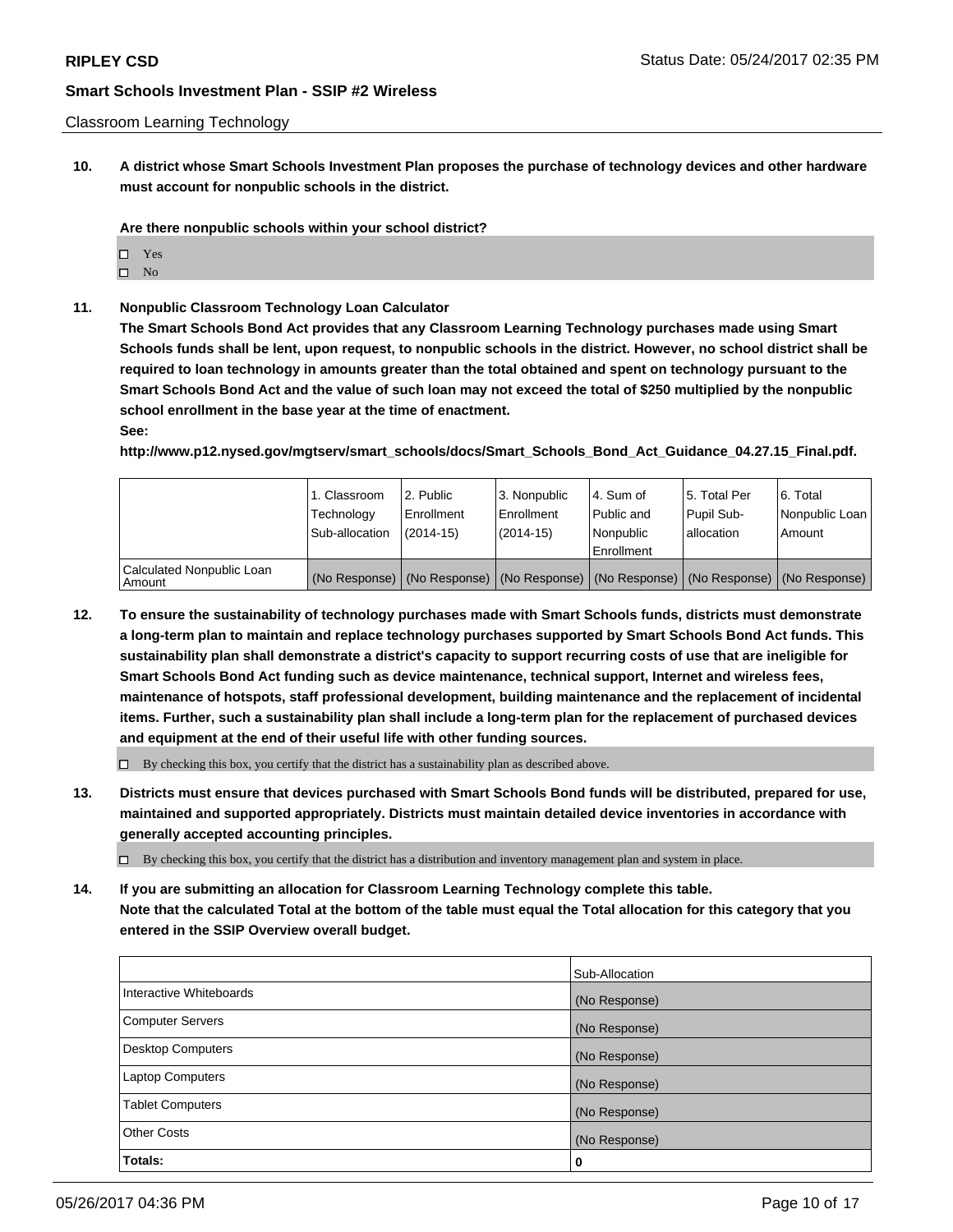#### Classroom Learning Technology

**15. Please detail the type, quantity, per unit cost and total cost of the eligible items under each sub-category. This is especially important for any expenditures listed under the "Other" category. All expenditures must be capital-bond eligible to be reimbursed through the SSBA. If you have any questions, please contact us directly through smartschools@nysed.gov.**

**Please specify in the "Item to be Purchased" field which specific expenditures and items are planned to meet the district's nonpublic loan requirement, if applicable.**

**NOTE: Wireless Access Points that will be loaned/purchased for nonpublic schools should ONLY be included in this category, not under School Connectivity, where public school districts would list them.**

| Select the allowable expenditure | I Item to be Purchased | Quantity      | Cost per Item | <b>Total Cost</b> |
|----------------------------------|------------------------|---------------|---------------|-------------------|
| type.                            |                        |               |               |                   |
| Repeat to add another item under |                        |               |               |                   |
| each type.                       |                        |               |               |                   |
| (No Response)                    | (No Response)          | (No Response) | (No Response) | (No Response)     |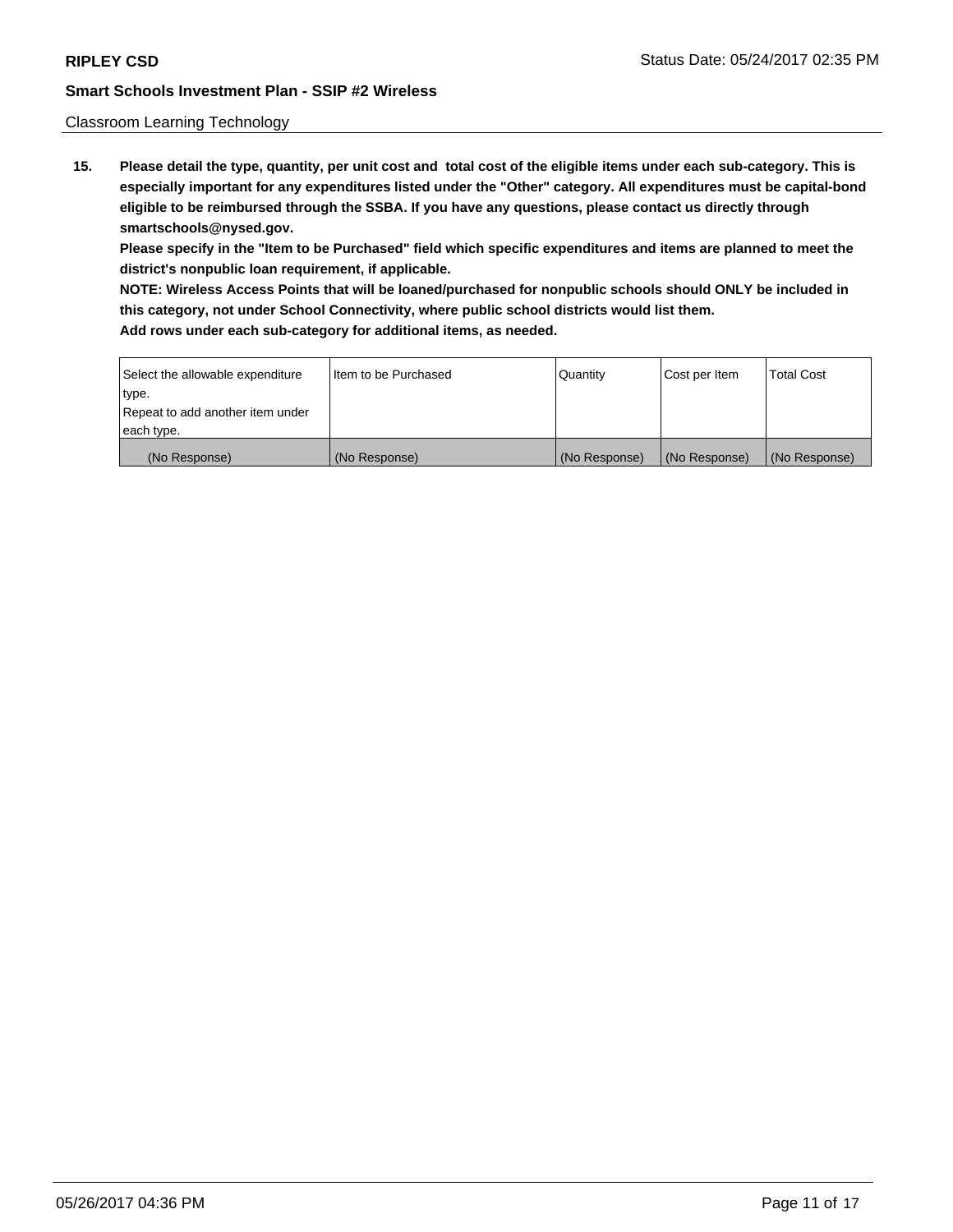#### Pre-Kindergarten Classrooms

# **Group 1**

**1. Provide information regarding how and where the district is currently serving pre-kindergarten students and justify the need for additional space with enrollment projections over 3 years.**

(No Response)

- **2. Describe the district's plan to construct, enhance or modernize education facilities to accommodate prekindergarten programs. Such plans must include:**
	- **Specific descriptions of what the district intends to do to each space;**
	- **An affirmation that pre-kindergarten classrooms will contain a minimum of 900 square feet per classroom;**
	- **The number of classrooms involved;**
	- **The approximate construction costs per classroom; and**

**- Confirmation that the space is district-owned or has a long-term lease that exceeds the probable useful life of the improvements.**

(No Response)

**3. Smart Schools Bond Act funds may only be used for capital construction costs. Describe the type and amount of additional funds that will be required to support ineligible ongoing costs (e.g. instruction, supplies) associated with any additional pre-kindergarten classrooms that the district plans to add.**

(No Response)

**4. All plans and specifications for the erection, repair, enlargement or remodeling of school buildings in any public school district in the State must be reviewed and approved by the Commissioner. Districts that plan capital projects using their Smart Schools Bond Act funds will undergo a Preliminary Review Process by the Office of Facilities Planning.**

**Please indicate on a separate row each project number given to you by the Office of Facilities Planning.**

| Project Number |  |
|----------------|--|
| (No Response)  |  |

**5. If you have made an allocation for Pre-Kindergarten Classrooms, complete this table.**

**Note that the calculated Total at the bottom of the table must equal the Total allocation for this category that you entered in the SSIP Overview overall budget.**

|                                          | Sub-Allocation |
|------------------------------------------|----------------|
| Construct Pre-K Classrooms               | (No Response)  |
| Enhance/Modernize Educational Facilities | (No Response)  |
| Other Costs                              | (No Response)  |
| Totals:                                  | 0              |

**6. Please detail the type, quantity, per unit cost and total cost of the eligible items under each sub-category. This is especially important for any expenditures listed under the "Other" category. All expenditures must be capital-bond eligible to be reimbursed through the SSBA. If you have any questions, please contact us directly through smartschools@nysed.gov.**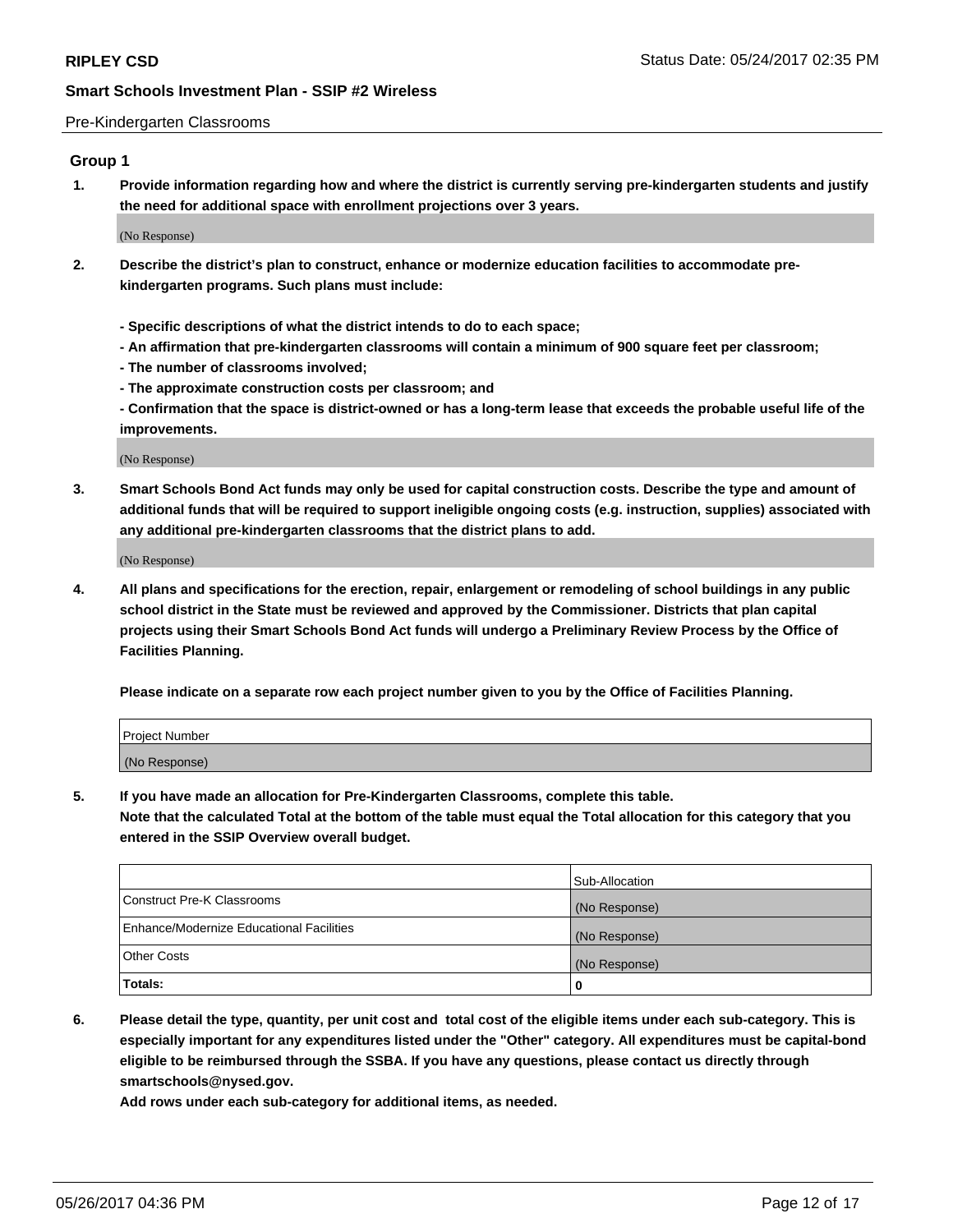Pre-Kindergarten Classrooms

| Select the allowable expenditure | Item to be purchased | Quantity      | Cost per Item | <b>Total Cost</b> |
|----------------------------------|----------------------|---------------|---------------|-------------------|
| type.                            |                      |               |               |                   |
| Repeat to add another item under |                      |               |               |                   |
| each type.                       |                      |               |               |                   |
| (No Response)                    | (No Response)        | (No Response) | (No Response) | (No Response)     |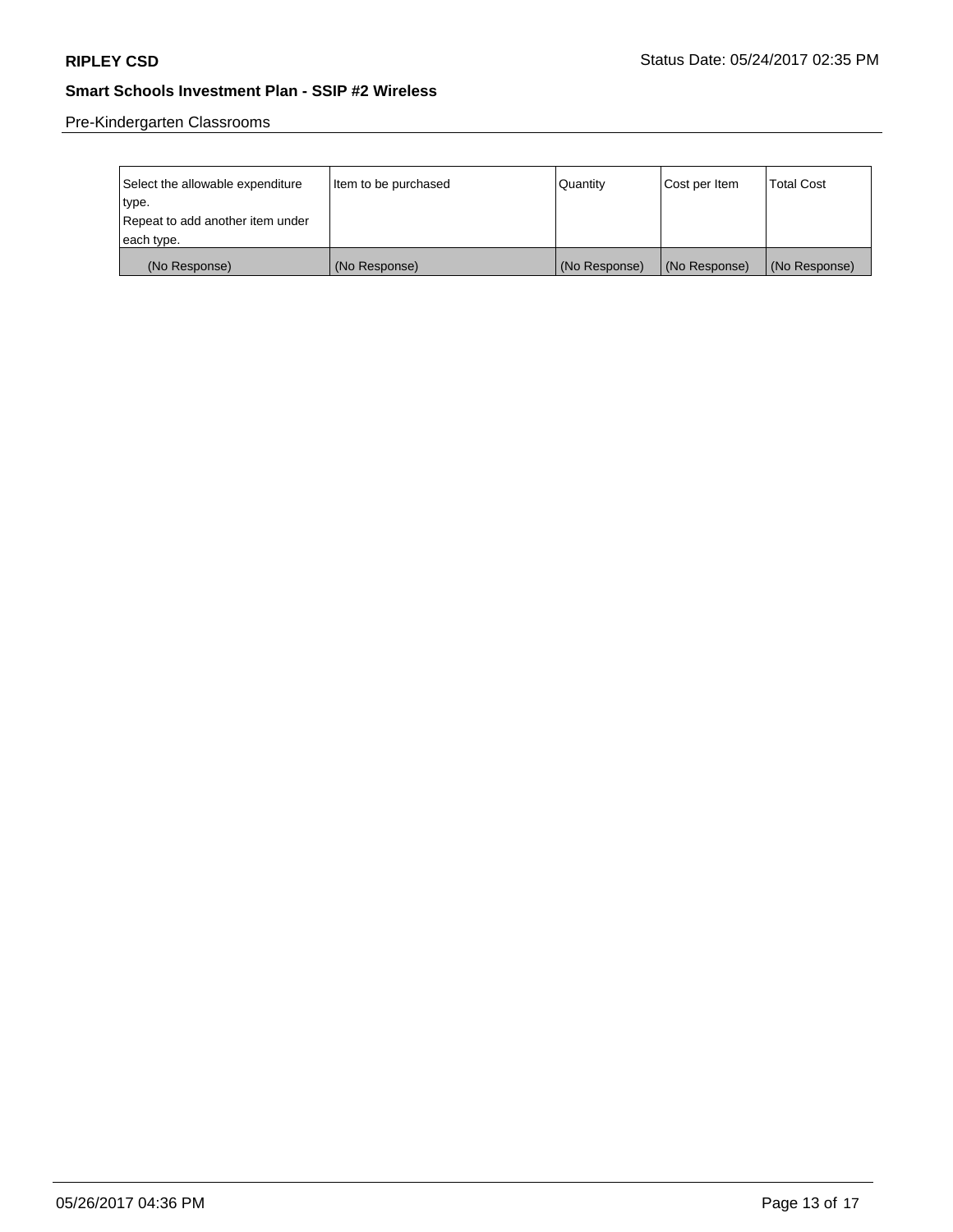Replace Transportable Classrooms

# **Group 1**

**1. Describe the district's plan to construct, enhance or modernize education facilities to provide high-quality instructional space by replacing transportable classrooms.**

(No Response)

**2. All plans and specifications for the erection, repair, enlargement or remodeling of school buildings in any public school district in the State must be reviewed and approved by the Commissioner. Districts that plan capital projects using their Smart Schools Bond Act funds will undergo a Preliminary Review Process by the Office of Facilities Planning.**

**Please indicate on a separate row each project number given to you by the Office of Facilities Planning.**

| Project Number |  |
|----------------|--|
|                |  |
| (No Response)  |  |

**3. For large projects that seek to blend Smart Schools Bond Act dollars with other funds, please note that Smart Schools Bond Act funds can be allocated on a pro rata basis depending on the number of new classrooms built that directly replace transportable classroom units.**

**If a district seeks to blend Smart Schools Bond Act dollars with other funds describe below what other funds are being used and what portion of the money will be Smart Schools Bond Act funds.**

(No Response)

**4. If you have made an allocation for Replace Transportable Classrooms, complete this table. Note that the calculated Total at the bottom of the table must equal the Total allocation for this category that you entered in the SSIP Overview overall budget.**

|                                                | Sub-Allocation |
|------------------------------------------------|----------------|
| Construct New Instructional Space              | (No Response)  |
| Enhance/Modernize Existing Instructional Space | (No Response)  |
| Other Costs                                    | (No Response)  |
| Totals:                                        | 0              |

**5. Please detail the type, quantity, per unit cost and total cost of the eligible items under each sub-category. This is especially important for any expenditures listed under the "Other" category. All expenditures must be capital-bond eligible to be reimbursed through the SSBA. If you have any questions, please contact us directly through smartschools@nysed.gov.**

| Select the allowable expenditure | Item to be purchased | Quantity      | Cost per Item | <b>Total Cost</b> |
|----------------------------------|----------------------|---------------|---------------|-------------------|
| type.                            |                      |               |               |                   |
| Repeat to add another item under |                      |               |               |                   |
| each type.                       |                      |               |               |                   |
| (No Response)                    | (No Response)        | (No Response) | (No Response) | (No Response)     |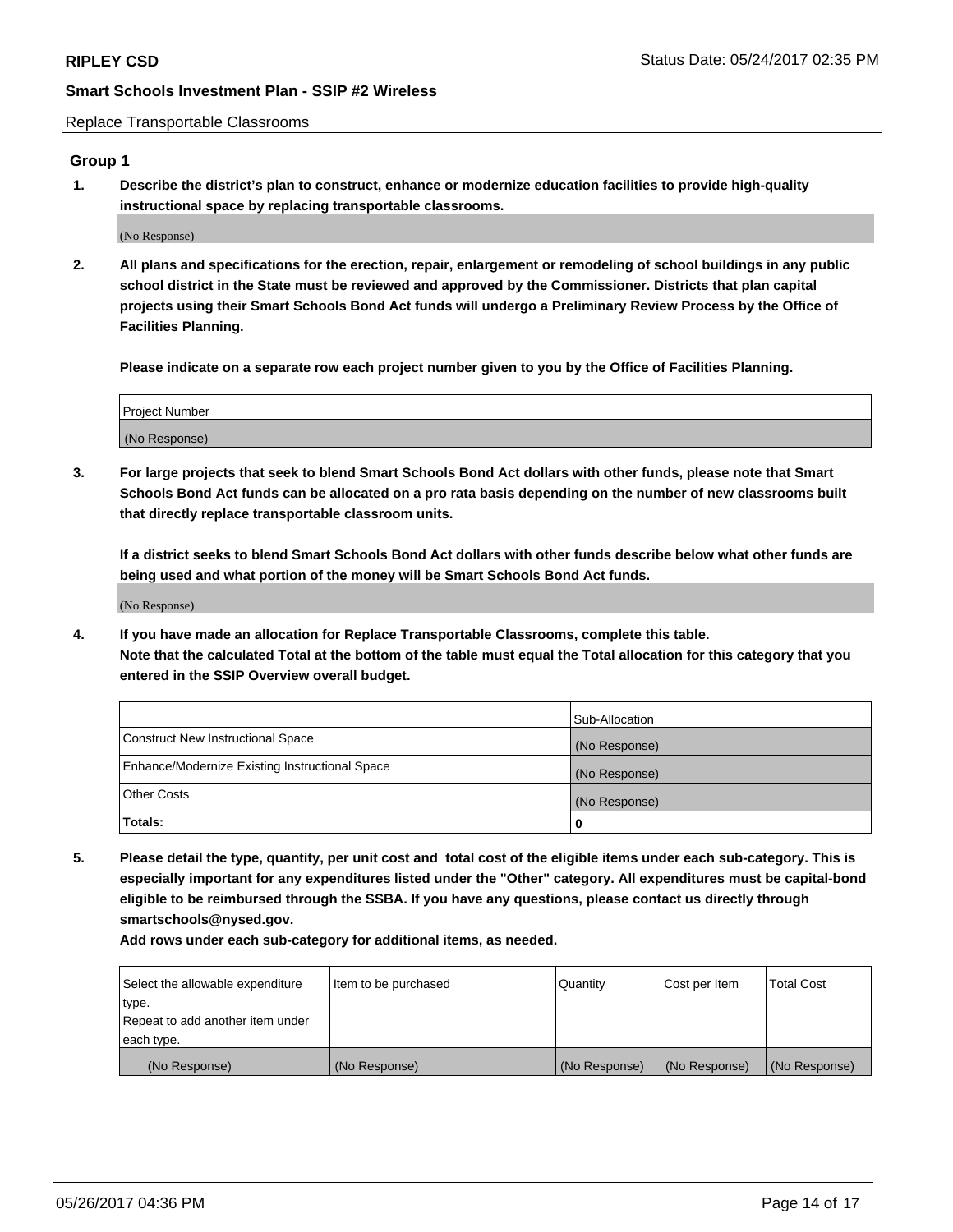#### High-Tech Security Features

# **Group 1**

**1. Describe how you intend to use Smart Schools Bond Act funds to install high-tech security features in school buildings and on school campuses.**

(No Response)

**2. All plans and specifications for the erection, repair, enlargement or remodeling of school buildings in any public school district in the State must be reviewed and approved by the Commissioner. Districts that plan capital projects using their Smart Schools Bond Act funds will undergo a Preliminary Review Process by the Office of Facilities Planning.** 

**Please indicate on a separate row each project number given to you by the Office of Facilities Planning.**

| <b>Project Number</b>           |  |
|---------------------------------|--|
| (No Response<br>∣ (No Response) |  |

- **3. Was your project deemed eligible for streamlined Review?**
	- Yes  $\square$  No
- **4. Include the name and license number of the architect or engineer of record.**

| <b>Name</b>   | License Number |
|---------------|----------------|
| (No Response) | (No Response)  |

**5. If you have made an allocation for High-Tech Security Features, complete this table. Note that the calculated Total at the bottom of the table must equal the Total allocation for this category that you entered in the SSIP Overview overall budget.**

|                                                      | Sub-Allocation |
|------------------------------------------------------|----------------|
| Capital-Intensive Security Project (Standard Review) | (No Response)  |
| <b>Electronic Security System</b>                    | (No Response)  |
| <b>Entry Control System</b>                          | (No Response)  |
| Approved Door Hardening Project                      | (No Response)  |
| <b>Other Costs</b>                                   | (No Response)  |
| Totals:                                              | 0              |

**6. Please detail the type, quantity, per unit cost and total cost of the eligible items under each sub-category. This is especially important for any expenditures listed under the "Other" category. All expenditures must be capital-bond eligible to be reimbursed through the SSBA. If you have any questions, please contact us directly through smartschools@nysed.gov.**

| Select the allowable expenditure | Item to be purchased | Quantity      | Cost per Item | <b>Total Cost</b> |
|----------------------------------|----------------------|---------------|---------------|-------------------|
| type.                            |                      |               |               |                   |
| Repeat to add another item under |                      |               |               |                   |
| each type.                       |                      |               |               |                   |
| (No Response)                    | (No Response)        | (No Response) | (No Response) | (No Response)     |